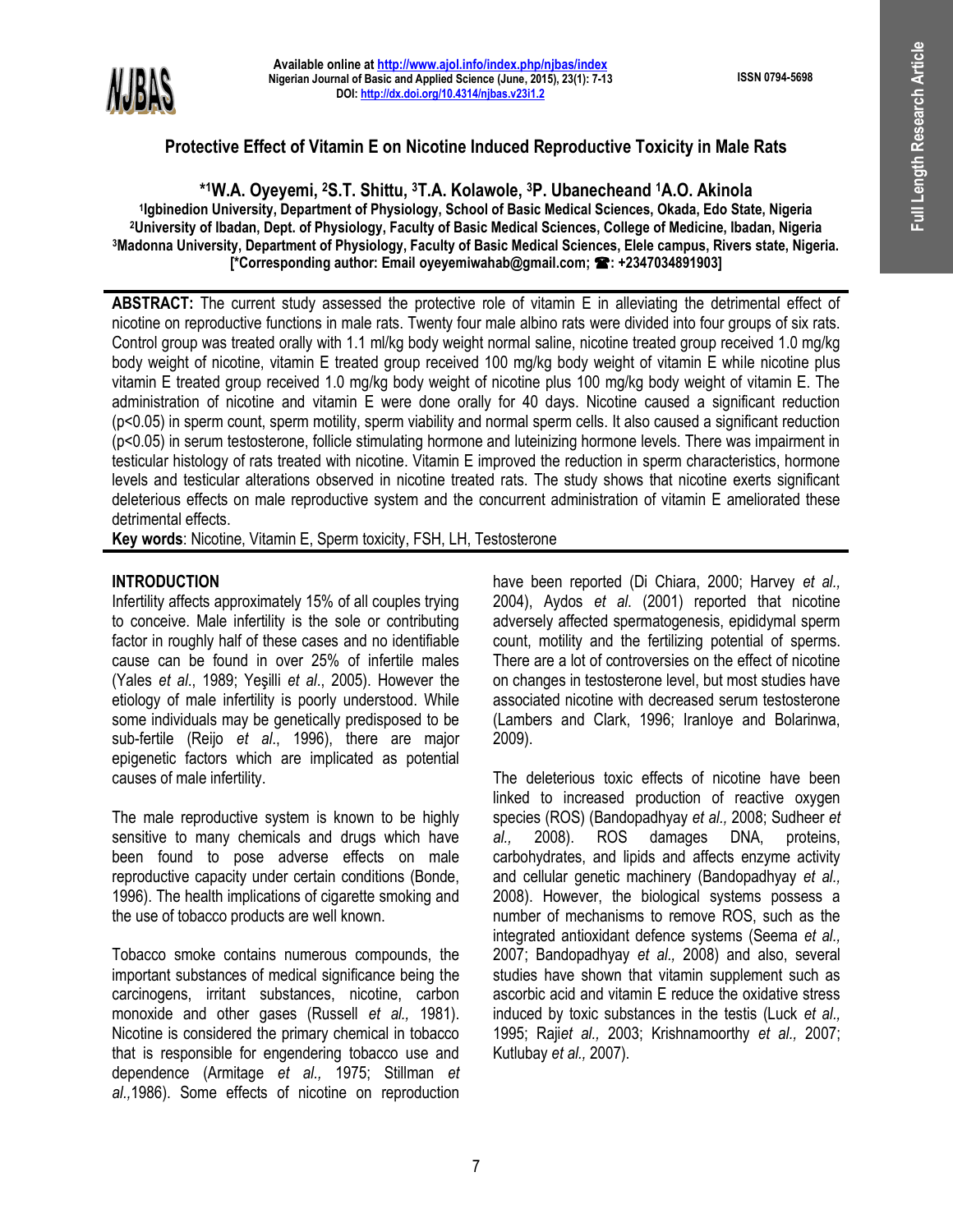It has been shown in our previous study that vitamin E improves growth rate and reproductive functions in female rats exposed to nicotine (Okewumi *et al.,* 2012) and also several studies have shown that vitamin E reduced oxidative stress induced by toxic substances. This present study was designed to evaluate if vitamin E has any effect on reproductive toxicity induced by nicotine in male albino wistar rats.

# **MATERIALS AND METHODS**

# **Nicotine**

Nicotine hydrogen tartrate (product number 26140, 95% nicotine) was obtained from BDH Chemical Ltd Poole England. Nicotine stock solution was prepared at concentration of 1mg/ml and stored in foil-wrapped glass bottle at  $4^{\circ}$  C for no longer than 10 days. The nicotine dosage freshly prepared in normal saline was delivered at 1.0mg/kg per body weight.

#### **Animals and Experimental Design**

Twenty four male albino wistar rats whose weight ranged between 160and 180 *g* were used for this study. The animals were housed in plastic cages that were well ventilated with a 12/12-hour light/ dark condition at room temperature. They had free access to food and water. The experiment was conducted in accordance with the Guidelines of the U.S. National Institute of Health (NIH) on the care and use of laboratory animals. The animals were randomly divided into four groups and treated as follows; Group A (Control) received 1.1ml/kg bwt of vehicle, Group B (Nicotine) received 1.0 mg/kg bwt of nicotine, Group C (Vitamin E) received 100 mg/kg bwt of vitamin E, and Group D(Nicotine + Vitamin E) received 1.0mg/kg bwt of nicotine with 100mg/kg bwt of vitamin E. The administration of the vehicle, nicotine and vitamin E were done orally for 40 days consecutively.

The blood sample was collected from the animals on day 41 through cardiac puncture for hormone assay. The animals' testes with epididymis were dissected and used for sperm analysis and testicular histopathological study.

# **Sperm Analysis**

Progressive sperm motility was tested immediately. Spermatozoa was squeezed from the cauda epididymis onto microscope slide, two drops of normal saline was added to it and then covered with a cover slip. The slide was examined and scored under the microscope using x40 objective with reduced light (Raji *et al.,* 2003).

Sperm viability study (percentage of live spermatozoa) was done using eosin/nigrosin stain. Epididymis sperm was squeezed onto a microscope slide and two drops of the stain was added to it. The motile (live) sperm cells were unstained while the non-motile (dead) sperms absorbed the stain. The stained and the unstained sperm cells were counted using x40 microscope objectives and an average value for each was recorded from which percentage viability was calculated (Acharya *et al.,* 2008).

Sperm count was done under a microscope with the aid of the improved Neubauerhemocytometer. The cauda epididymis was carefully separated from the testis and homogenized in 2 ml of normal saline and the suspension was obtained. The suspension was diluted with sodium bicarbonate-formalin in ratio 1 to 20. The improved Neubauerhemocytometer chamber was filled with well diluted sperm then the sperm were counted in 2 sq mm of Neubauerhemocytometer chamber. The sperm counts were calculated in 1 ml of fluid by multiplying the number counted by 100,000 (Acharya *et al.,* 2008).

Sperm morphology was evaluated by staining the sperm smears on microscope slides with two drops of Walls and Ewas stain after they were air dried. The slides were examined under the microscope under oil immersion with x100 objective. The abnormal sperm cells were counted and the percentage calculated according to the method described by Sarkar *et al*., (2006).

# **Serum Hormonal Analysis**

Serum was obtained from blood sample collected and used for testosterone, follicle stimulating hormone (FSH) and luteinizing hormone (LH) assay. The concentration of testosterone was measured by using DRG Diagnostics testosterone kit, Germany, while FSH and LH concentration were analyzed using Monobind CA kit, USA. The hormone analysis was done according to the manufacturer's protocol.

# **Testicular Histopathological Study**

This was carried out according to Raji *et al*., (2003). One testis of each rat was removed and quickly fixed in buoin's fluid for at least 24 hours and the fixed specimen was processed through the conventional paraffin embedding technique and later sectioned at 0.05mm thick and stained with Mayer's haematoxylineosin dye (H&E). Each slide was cleaned-blotted and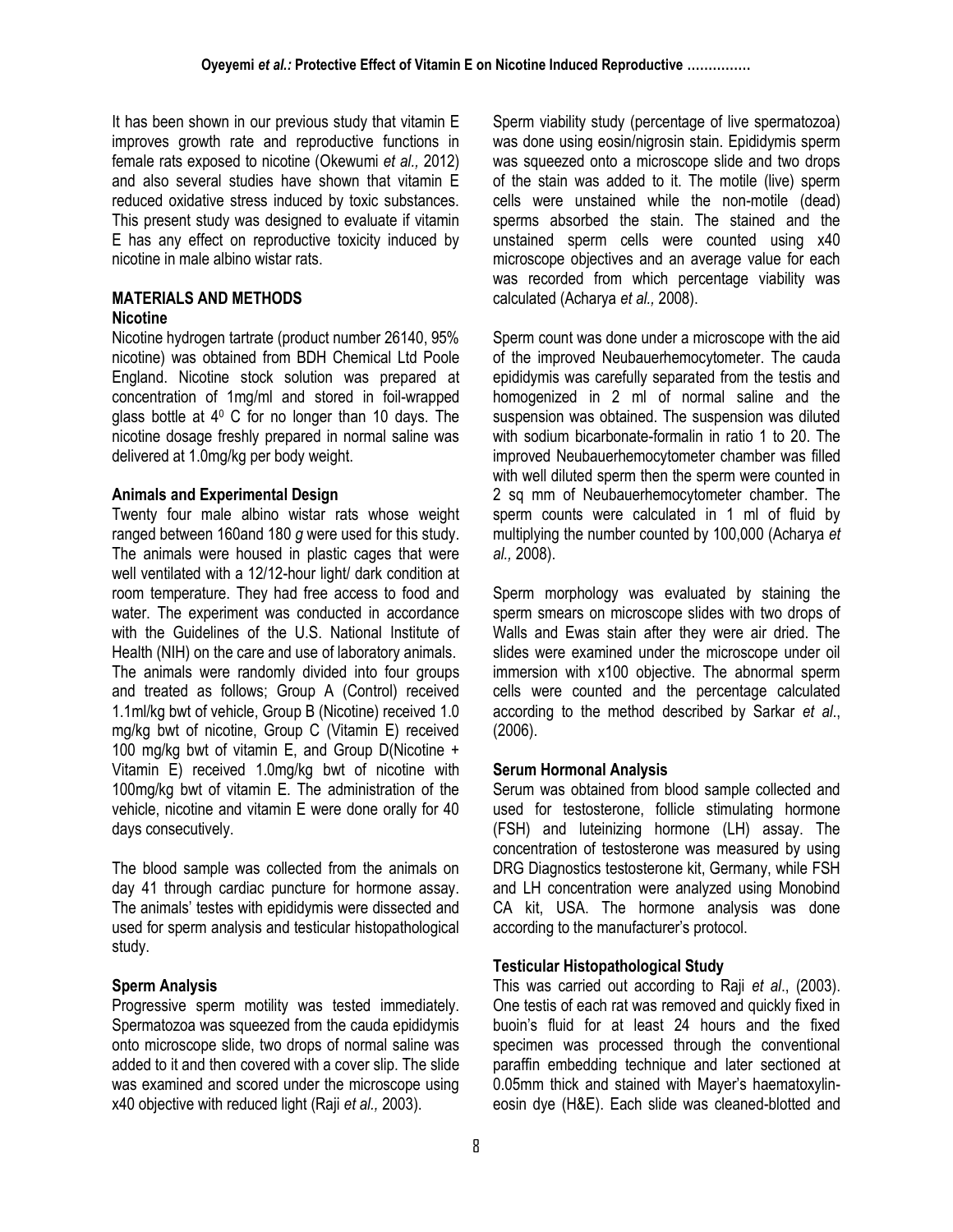mounted in Canada balsam under a cover slip. A photomicrograph of the slide preparation was taken after examination under the microscope.

#### **STATISTICAL ANALYSIS**

The results are expressed as mean  $\pm$  SEM for six animals per group. Microsoft excel 2010 (Microsoft Corporation) and IBM SPSS (version 20) were used to analyzed the data and one-way analysis of variance (ANOVA) and post hoc test (Least Significant Difference) were used to assess the statistical significance of the data. P value less than 0.05 was considered significant.

#### **RESULTS**

#### **Sperm Characteristics**

There was a significant (p<0.05) reduction in sperm motility, viability, count and normal morphology in nicotine and nicotine with vitamin E treated rats when compared with the control group. While vitamin E treated rats had significantly increased (p<0.05) sperm motility but significant reduction ( $p$ <0.05) in viability and counts compared to the control group. However, sperm motility, viability, count and percentage normal sperm were significantly improved (p<0.05) in group co-treated with nicotine and vitamin E when compared with the nicotine group (Table 1).

#### **Hormonal Level**

As shown in Table 2, FSH, LH and testosterone were significantly decreased (p<0.05) in the nicotine and nicotine with vitamin E groups compared to the control group. However, the reduction was less marked in rats co-treated with nicotine and vitamin E relative to nicotine group. Vitamin E group showed significant reduction in FSH and testosterone (p<0.05), while LH was significantly increased compared to the control group.

| <b>Groups</b>       | Motility (%)                  | Viability (%)    | Counts (million/ml) | Morphology (%)     |
|---------------------|-------------------------------|------------------|---------------------|--------------------|
| Control             | $67.2 \pm 1.59$               | $77.0 \pm 1.82$  | $47.4 + 2.79$       | $79.0 \pm 2.86$    |
| <b>Nicotine</b>     | $388+174*$                    | $42.0 \pm 1.00*$ | $17.2 + 1.80*$      | $59.0 \pm 3.03*$   |
| Vitamin E           | $77.6 \pm 1.12^*$             | $67.0 \pm 2.03*$ | $40.0 + 1.61*$      | $80.8 \pm 0.80$    |
| Nicotine+ Vitamin E | $49.6 \pm 2.79$ <sup>*+</sup> | $52.4 + 2.25$ *+ | $28.8 \pm 1.39^{*}$ | $72.2 \pm 1.07$ *+ |
|                     |                               |                  |                     |                    |

*Values are expressed as mean ±SEM, \*+significant difference relative to control and nicotine respectively*

| Table 2: Effect of Vitamin E on FSH, LH and Testosterone in Nicotine Induced Reproductive Toxicity in Male Rats |
|-----------------------------------------------------------------------------------------------------------------|
|-----------------------------------------------------------------------------------------------------------------|

| Groups               | FSH (miu/ml)       | $LH$ (miu/ml)       | Testosterone (ng/ml) |  |  |
|----------------------|--------------------|---------------------|----------------------|--|--|
| Control              | $10.96 \pm 0.68$   | $9.35 \pm 0.30$     | $12.89 + 0.008$      |  |  |
| Nicotine             | $0.66 \pm 0.04*$   | $2.58+0.04*$        | $12.61 \pm 0.020$ *  |  |  |
| Vitamin E            | $8.48 \pm 0.33^*$  | $21.04 + 0.24*$     | 12.70±0.080*         |  |  |
| Nicotine + Vitamin E | $1.93 \pm 0.12$ *+ | $3.88 \pm 0.15^{*}$ | $12.65 \pm 0.031$ *+ |  |  |

*Values are expressed as mean ±SEM, \*+significant difference relative to control and nicotine respectively*

#### **DISCUSSION**

This study was conducted to evaluate the effect of vitamin E on sperm motility, viability, count, morphology, serum FSH, LH, testosterone and testicular histology in nicotine induced reproductive toxicity of male rats. The markedly impaired sperm motility, viability, count and morphology in nicotine treated rats observed in this study is in agreement with earlier reports of Seema *et al*., (2007), Reddy *et al*., (1995), Oyeyipo *et al*., (2011). The observed reduction in sperm indices may be due to the action of nicotine in generating reactive oxygen species and lipid peroxidation in the testes (Seema *et al*., 2007; Aruldhas *et al*., 2005), these nicotine effect had been reported to

cause decrease in testicular germ cells and spermatogenesis in rats (Pigeolot *et al*., 1990; Jana *et al*., 2010). The susceptibility of sperm cell to lipid peroxidation is adduced to the abundance of unsaturated fatty acid in its plasma membrane and to a very low concentration of cytoplasmic antioxidants (Aitken *et al*., 1993).

Decrease level of testosterone is one of the indicators of chemical toxicity in male reproduction (Yoshid *et al*., 2002) as it is essential to maintain spermatogenesis, structure and function of the male accessory sex glands. Accordingly, decreased sperm indices are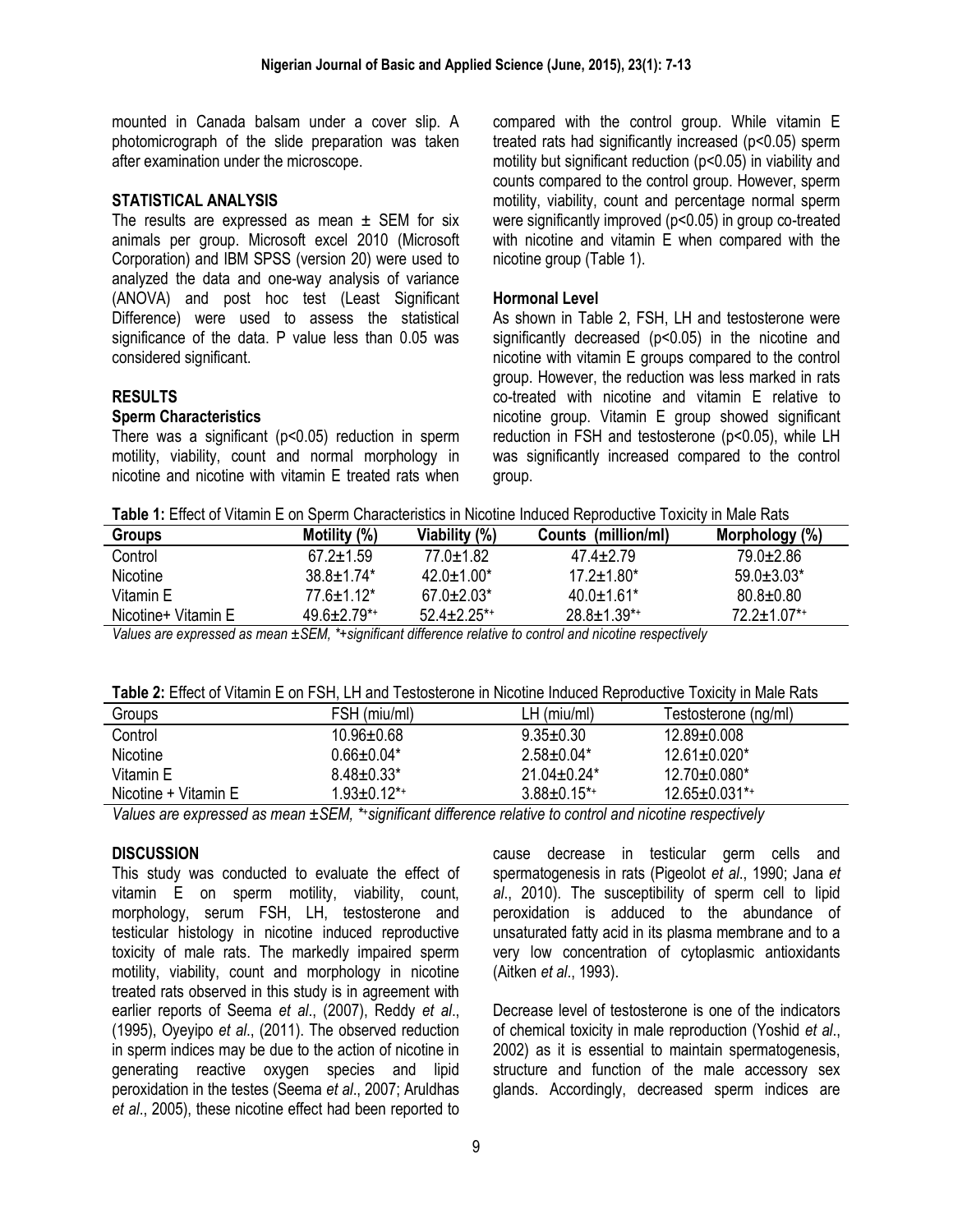accompanied with decrease testosterone level in this study.

The observed decrease level of testosterone noticed in nicotine treated rats may be as a result of the concomitant decreased levels of serum follicle stimulating hormone (FSH) and luteinizing hormone (LH), hormones produced by the anterior pituitary lobe which are necessary for maintaining testosterone level through the hypothalamo-pituitary-testicular axis. This impairment in the hypothalamo-pituitary-testicular axis may be due to oxidative stress induced in the brain of the rats by nicotine. Also, there are ample experimental

.

data that supported the adverse effect of nicotine on the hypothamic-pituitary-testicular axis (Zavos and Zarmakoupis-Zavos, 1999; Funabashi *et al.,* 2005). It has been proposed that the nicotine may acts on GABA neurons to inhibit the activity of GnRH (Knobil, 1980) which serve as a regulator of testosterone through FSH and LH feedback mechanism. Recently, the low level of testosterone followed nicotine exposure has been linked to the inhibition in the testicular expression of 3 and 17β-hydrosteroid dehydrogenase as these are the key enzymes for testicular androgenesis (Jana *et al*., 2010).



**Figure 1:** Photomicrograph showing H&E stained testes of (A) control rats showing normal testes histoarchitecture. (B) Nicotine treated rats showing shrunken, buckled, disorganized seminiferous tubules, vacuolation and sloughing of the germinal epithelium in the lumen of seminiferous tubules. (C) Vitamin E treated group with normal testes histoarchitecture. (D) Nicotine and vitamin E treated group showing few seminiferous tubules contained sloughed germinal epithelium, marked improvement of spermatogenesis.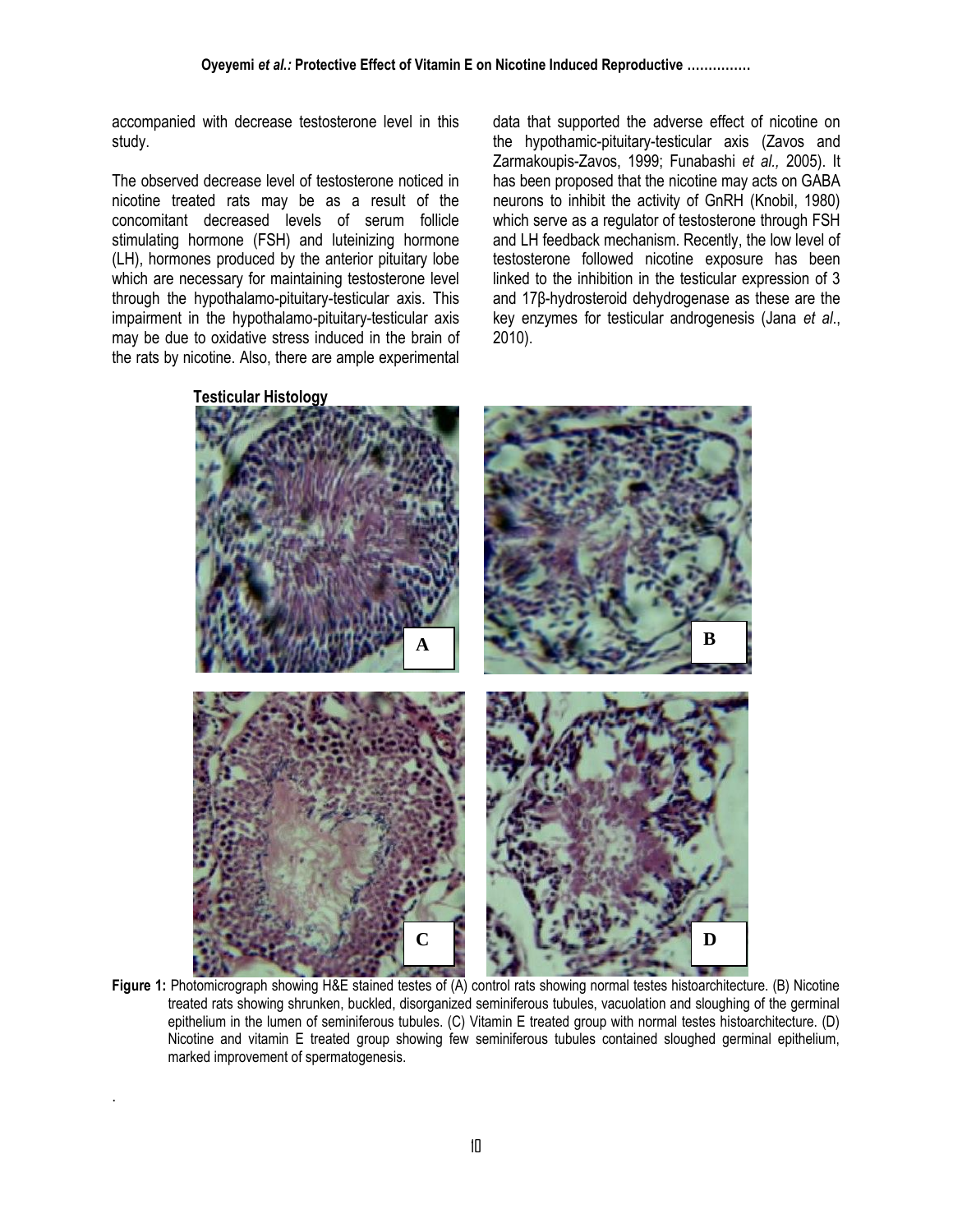The adverse effect of nicotine on sperm indices in this study could be supported by the testicular histopathological results (Figure 1). Nicotine provoked some histopathological changes in the testis such as degenerative changes of the majority of the seminiferous tubules. These changes were characterized by shrunken, disorganized seminiferous tubules with irregular, buckled basement membrane and incomplete spermatogenesis (Figure 1 A and B). Vacuolar degeneration of spermatogonia and sertoli cells was evident. Degenerated germinal epithelial cells were slough in the luminal of most semininerous tubules. Other tubules showed coagulative necrosis and depletion of germinal epithelium with hyalination of the luminal. These testicular histological changes may be attributed to nicotine induced lipid peroxidation and the reduction in testosterone hormone (Oyeyipo *et al.,*  2011). Wherein, testosterone is needed for the attachment of different generations of germ cells in seminiferous tubules

Administration of vitamin E significantly improved the evaluated indices in nicotine treated rats, albeit not all were identical to the control levels. Vitamin E alleviated the reduction in sperm motility, viability, count, morphology, serum hormone levels and the histopathological degenerations of the testes that were observed in nicotine treated rats (Figure 1 C and D). Studies have shown that supplementation of Vitamin E in nicotine treated rats improve both sperm quality and quantity (Akiyama, 1990; Cerolini*et al*., 2006; Yue *et al.,*  2010; Shittu*et al.,* 2013). The beneficial effect of vitamin E is mostly due to its antioxidant potentials. It is a lipid soluble antioxidant which plays a major protective role against oxidative stress and prevents the production of lipid peroxides by scavenging free radicals which are toxic byproducts of many metabolic processes in biological membranes (Akiyama, 1990). Moreover, it is essential in maintaining the physiological integrity of testes, epididymis and accessory glands (Cerolini*et al*., 2006), which has vital role in spermatogenesis and sperm maturation consequently improving sperm quality and quantity.

Also, significant increase in serum testosterone, FSH and LH levels were observed in nicotine treated rats supplemented with vitamin E. This may be due to the ability of vitamin E to mop up reactive oxygen species, and prevent lipid peroxidation of the sperm cells, hypothalamic-pituitary-testicular axis (Cerolini*et al*., 2006; Aybek*et al.,* 2008). Several studies have shown that vitamin E reduce the oxidative stress induced by toxic substances in the testis (Luck , 1995; Raji *et al.,*  2003; Krishnamoorthy *et al.,* 2007; Kutlubay *et al.,* 2007).

# **CONCLUSION**

This study demonstrated the deleterious effect of nicotine on male reproductive hormones and sperm indices, which is however ameliorated by supplementation with vitamin E.

# **REFERENCES**

- Acharya, U.R., Mishra, M., Patro, J. and Panda, M.K. (2008). Effect of vitamins C and E on spermatogenesis in mice exposed to cadmium. *Reproductive Toxicology*, **25:** 84-88.
- Aitken, R.J., Harkiss, D.U. and Buckingham, D.E. (1993).Analysis of lipid peroxidation mechanism in human spermatozoa. *Molecular Reproduction and Development,* **35:** 302-315.
- Akiyama, M. (1990). In vivo scavenging effect of ethylcysteine on reactive oxygen species in human semen. *Nippon Hinyokika Gakkai Zashi,* **90:** 421-428.
- Armitage, A.K., Dollery, C.T., George, C.F., Houseman, T.H., Lewis, P.J. and Turner, D.M. (1975). Absorption and metabolism of nicotine from cigarettes. *British Medical Journal*, **4:** 313-316.
- Aruldhas, M.M., Subramanian, S., Sekar, P., Vengatesh, G., Chandrahasan, G., Govindarajulu, P. and Akbarsha, M.A. (2005). Chronic chromium exposure-induced changes in testicular histoarchitecture are associated with oxidative stress: study in a non-human primate (Macacaradiata Geoffroy). *Human Reproduction,* **20:** 2801-2813.
- Aybek, H., Aybek, Z., Rota, S., Sxen, N. and Akbulut, M. (2008). The effects of diabetis mellitus, age, and vitamin E on testicular oxidative stress. *Fertility and Sterility*, **90:** 755-760.
- Aydos, K., Guven, M.C., Can, B. and Ergun, A. (2001). Nicotine toxicity to the ultra-structure of the testis in rats. *British Journal of Urology International*, **88:** 622-626.
- Bandopadhyay, G., Sinha, S., Chattopadhyay, B.D. and Chakraborty, A. (2008). Role of cucumin against nicotine induced genotoxicity on rat liver under restricted dietary protein. *European Journal of Pharmacology,* **588:** 151-157.
- Bonde, J.P. (1996). Environmental factors. In Comhaire, F.M. (ed.), *Male infertility, clinical*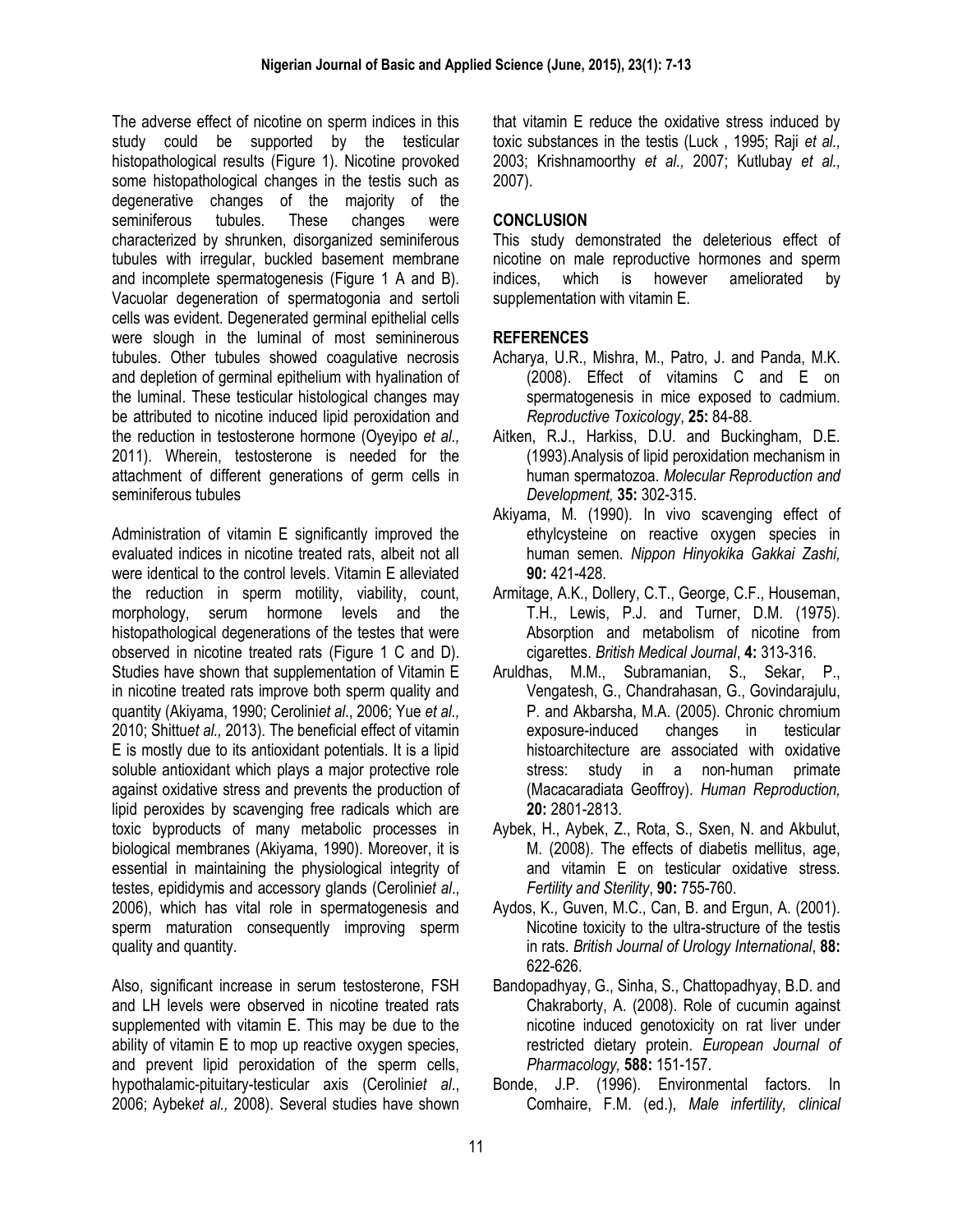*investigation, cause evaluation and treatment*. Chapman and Hall, London. pp. 267-284.

- Cerolini, S., Zaniboni, I., Maldjian, A. and Gliozzi, T. (2006).Effect of docosahexanoic acid and αtocopherol enrichment in chicken sperm on semen quality, sperm lipid composition and susceptibility to peroxidation. *Theriogenology*, **66:** 877-886.
- Di Chiara, G. (2000). Role of dopamine in the behavioural actions of nicotine related to addiction. *European Journal of Pharmacology,* **393:** 295-314.
- Funabashi, T., Sano, A., Matsusima, D. and Kimura, F. (2005). Nicotine inhibits pulsatile luteinizing hormone secretion in human males but not in human females, and tolerance to this nicotine effect is lost within one week of quitting smoking. *Journal of Clinical. Endocrinology and Metabolism,* **90:** 3908-3913.
- Harvey, D.M., Yasar, J., Heishman, S.J., Panlilio, L.V., Henningfield, J.E. and Goldberg, S.R. (2004). Nicotine serves as an effective reinforce of intravenous drug taking behaviors in human cigarette smoking. *Psychopharmocology,* **175:**  134-142.
- Iranloye, B.O. and Bolarinwa, A.F. (2009). Effect of nicotine administration on weight and histology of some vital visceral organs in female albino rats. *Nigerian Journal of Physiological Sciences,* **24(1):** 7-12.
- Jana, K., Samanta, P.K. and De, D.K. (2010). Nicotine diminishes testicular gametogenesis, steroidogenesis, and steroidogenic acute regulatory protein expression in adult albino rats: Possible influence on pituitary gonadotropins and alteration of testicular antioxidant status. *Toxicological Sciences,* **116(2):** 647-659.
- Knobil, E. (1980). The neuroendocrine control of menstrual cycle.*Recent Progress in Hormone Research,* **36:** 53-88.
- Krishnamoorthy, G., Venkataraman, P., Arunkumar, A., Vignesh, R.C., Aruldhas, M.M. and Arunakaran, J. (2007). Ameliorative effect of vitamins (alphatocopherol and ascorbic acid) on PCB (Aroclor 1254) induced oxidative stress in rat epididymal sperm. *Reproductive Toxicolology,* **23:** 239-245.
- Kutlubay, R., Oguz, E.O., Can, B., Guven, M.C., Sinik, Z. and Tuncay, O.L. (2007).Vitamin E protection from testicular damage caused by intraperitoneal aluminium. *International Journal of Toxicolology.* **26:** 297-306.
- Lambers, D.S. and Clark, K.E. (1996).The maternal and fetal physiologic effects of nicotine. *Seminars in Perinatology*, **20:** 115-126.
- Luck, M.R., Jeyaseelan, I. and Scholes, R.A. (1995).Ascorbic acid and fertility. *Biology of Reproduction,* **52:** 262-266.
- Okewumi, T.A., Edoh, E.G., Shittu, S.T., Oyeyemi, F.B., Ugwuezumba, P.C. and Oyeyemi, A. W. (2012).Vitamin E improves growth rate and reproductive functions in female rats exposedto nicotine. *International Journal of Biological and Medical Research*, **3:** 1715-1719.
- Oyeyipo, I.P., Raji, Y., Emikpe, B.O. and Bolarinwa, A.F. (2011). Effects of nicotine on sperm characteristics and fertility profile in adult male rats: A possible role of cessation. *Journal of Reproductive Infertility,* **12:** 201-207.
- Pigeolot, E.P., Corbisier, A., Houbion, D., Lambert, C., Michiels, M., Raes, M.D. and Remacle, J. (1990). Glutathione peroxidase, superoxide dismutase and catalase inactivation by peroxides and oxygen derived free radicals. *Mechanism of Ageing and Development,* **51:** 283-297.
- Raji, Y., Udoh, U.S., Mewoyeka, O.O., Ononye, F.C. and Bolarinwa, A.F. (2003). Implication of reproductive endocrine malfunction in male antifertility efficacy of *Azadirachta indica* extract in rats. *African Journal of Medical Sciences*, **32:** 159- 165.
- Reddy, A., Sood, A., Rust, P.F., Busby, J.E., Varn, E. and Mathur, R.S. (1995).The effect of nicotine on in-vitro sperm motion characteristics.*Journal of Assisted Reproduction and Genetics,* **12:** 217- 223.
- Reijo, R., Alagappan, R.K., Patrizio, P. and Page, D.C. (1996).Severe oligozoospermia resulting from deletions of azoospermia factor gene on Y chromosome. *Lancet,* **347:** 1290-1293.
- Russell, M.A., Jarvis, M.J., Devitt, G. and Feyerabend, C. (1981).Nicotine intake by snuff users. *British Medical Journal (Clinical Research Edition),* **283:** 814-817.
- Sarkar, S.D., Maiti, R. and Ghosh, D. (2006). Management of fluoride induced testicular disorders by calcium and vitamin-E coadministration in the albino rat. *Reproductive Toxicology*, **22:** 606-612.
- Seema, P., Swathy, S.S. and Indira, M. (2007).Protective effect of selenium on nicotineinduced testicular toxicity in rats. *Biological Trace Element Research,* **120:** 212-218.